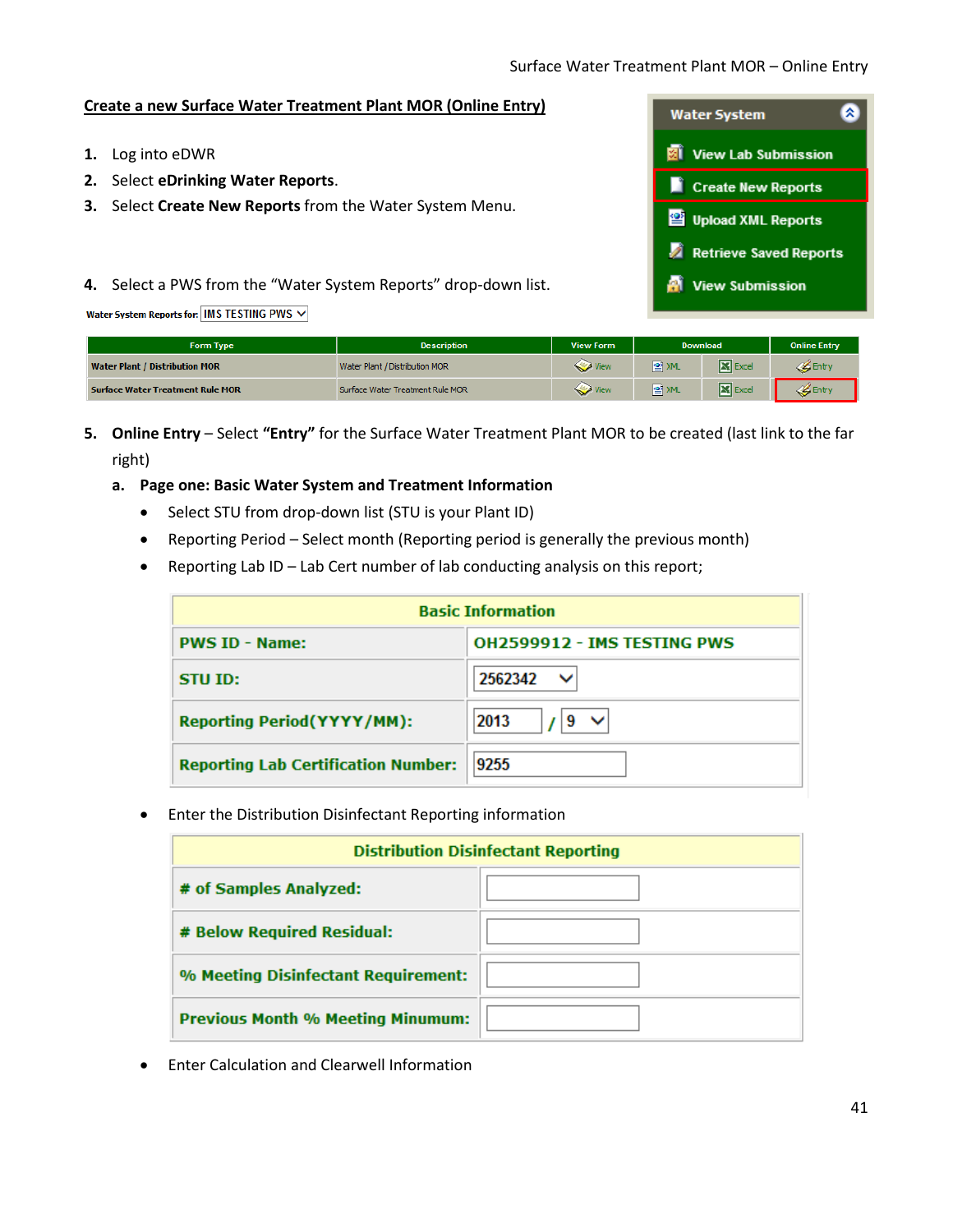| <b>Clearwell Information</b>                |                                  |  |  |
|---------------------------------------------|----------------------------------|--|--|
| <b>Calculation Type:</b>                    | <b>Simple</b><br>$\checkmark$    |  |  |
| <b>Disinfectant Monitored Continuously?</b> | N                                |  |  |
| <b>Filtration Type:</b>                     | <b>Slow Sand</b><br>$\checkmark$ |  |  |
| <b>Required Log Inactivation:</b>           | 1.0                              |  |  |

| <b>Clearwell ID</b> | Surface Area (Sq. ft.) | <b>Approved Eff. Volume Factor</b> |
|---------------------|------------------------|------------------------------------|
|                     |                        |                                    |
|                     |                        |                                    |
|                     |                        |                                    |
|                     |                        |                                    |

- **SAVE**  Note that once the report is saved it will be in the "**Retrieve Saved Reports**" until it is submitted.
- Select "Next"



# **b. Page Two: Disinfectant Information**

Previous Save

• Enter Disinfectant, Alkalinity and TOC Information

**Next** 

| Day<br>(2013) | <b>Lowest Residual</b><br><b>Duration Residual</b><br><b>Disinfection at</b><br><b>Disinfection</b><br><b>Entrance to</b><br><b>Fell Below</b><br><b>Distribution</b><br>Requirement<br>(0.1 h)<br><b>Combined</b><br>Free |  | <b>Peak Hourly</b><br><b>Treatment</b><br>Flow(qpm) | <b>Highest pH</b> | <b>Lowest Temp</b><br>(C) | Lowest Clearwell<br>Operating<br>Depth/Level<br>(f <sup>t</sup> ) | Lowest<br><b>Disinfectant</b><br>Conc. (mg/L) |  |
|---------------|----------------------------------------------------------------------------------------------------------------------------------------------------------------------------------------------------------------------------|--|-----------------------------------------------------|-------------------|---------------------------|-------------------------------------------------------------------|-----------------------------------------------|--|
| 9/1           |                                                                                                                                                                                                                            |  |                                                     |                   |                           |                                                                   |                                               |  |

| <b>Effective</b><br><b>Disinfectant</b><br><b>Contact Time</b><br>(min) | <b>Minimum</b><br><b>Actual CT</b><br>(min x mg/L) | <b>Required CT</b><br>$\vert$ (min x mg/L) | Interpolation? | <b>Raw Alkalinity</b><br>(mg/L) | Raw TOC<br>(mg/L) | <b>Finished TOC</b><br>(mg/L) | <b>Comments</b> |
|-------------------------------------------------------------------------|----------------------------------------------------|--------------------------------------------|----------------|---------------------------------|-------------------|-------------------------------|-----------------|
|                                                                         |                                                    |                                            | No<br>v        |                                 |                   |                               |                 |

- **c. Page Three: Turbidity, Grab Sample, and Continuous Monitoring**
	- Enter TOC Data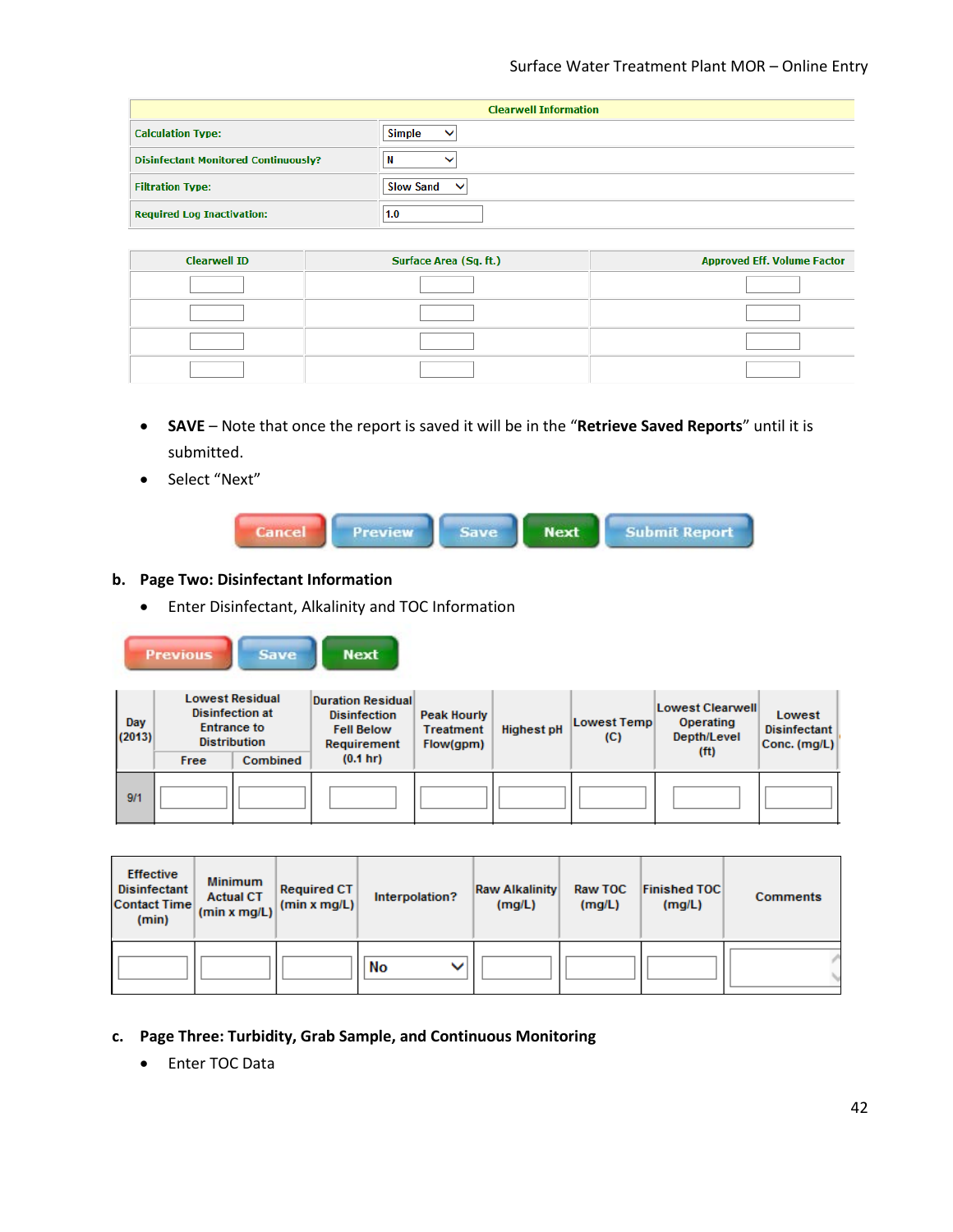| <b>Previous</b> | <b>Save</b> | <b>Next</b> |
|-----------------|-------------|-------------|
|-----------------|-------------|-------------|

| <b>TOC Value Information</b>        |                   |  |  |
|-------------------------------------|-------------------|--|--|
| <b>Calc. TOC Value</b><br>ATC (1.0) |                   |  |  |
|                                     | Select One $\vee$ |  |  |

# • Enter Turbidity data

| <b>Turbidity Reporting Information</b>                      |  |  |  |  |
|-------------------------------------------------------------|--|--|--|--|
| <b>Percent Within Standard</b><br><b>Turbidity Location</b> |  |  |  |  |
| <b>Select One</b>                                           |  |  |  |  |

• Enter Daily Turbidity information

|               | <b>Turbidity</b>                       |                                   |                                   |                                   |  |  |
|---------------|----------------------------------------|-----------------------------------|-----------------------------------|-----------------------------------|--|--|
| Day<br>(2013) | <b>Total Hours</b><br><b>Filtering</b> | <b>Maximum Turbidity</b><br>(NTU) | <b>Minimum Turbidity</b><br>(NTU) | <b>Average Turbidity</b><br>(NTU) |  |  |
| 9/1           |                                        |                                   |                                   |                                   |  |  |

• Enter Exceedances

|                                                                                 | <b>Grab Sample Report</b> | <b>Continuous Monitoring Report</b>         |                                                      |  |
|---------------------------------------------------------------------------------|---------------------------|---------------------------------------------|------------------------------------------------------|--|
| <b>Total Number</b><br># of Results<br>of Results<br><b>Exceedance Standard</b> |                           | <b>Total Hours Results</b><br>were Recorded | <b>Total Hours Results</b><br><b>Exceed Standard</b> |  |
|                                                                                 |                           |                                             |                                                      |  |

• Select "Next"

# **d. Page Four: Results Exceeding Standard**



| <b>Results Exceeding Standard</b> |              |                        |                   |  |  |
|-----------------------------------|--------------|------------------------|-------------------|--|--|
| <b>Date</b><br>(Year 2013)        | <b>Time</b>  | <b>Turbidity (NTU)</b> | Duration (0.1 hr) |  |  |
|                                   | Select One V |                        |                   |  |  |
|                                   | Select One V |                        |                   |  |  |

# **e. Page Five: Addendum Questions**

• Select "Yes" or "No" for each question. Note-Question set is different depending on the PWS population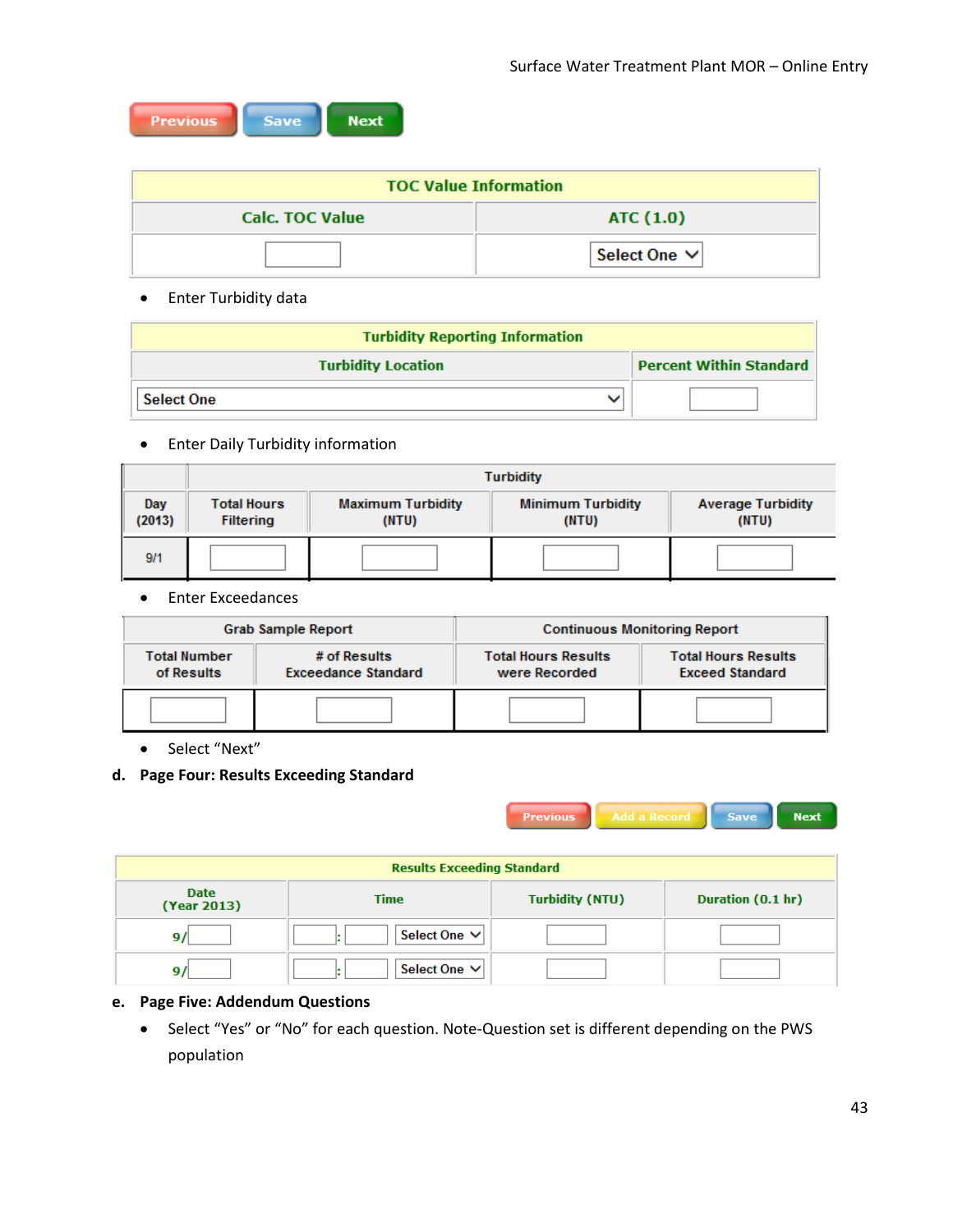| <b>Answer</b>     | <b>Question</b>                                                                                                                                                                                                                                                                           |
|-------------------|-------------------------------------------------------------------------------------------------------------------------------------------------------------------------------------------------------------------------------------------------------------------------------------------|
| Select One $\vee$ | Do you monitor each individual filter effluent (or combined filter effluent for systems with two<br>filters)?                                                                                                                                                                             |
| Select One V      | Was the continuous filter monitoring or recording (every 15 minutes) equipment offline during the<br>month? If yes, complete the table indicating the filter number, IFE 'OTHER', date and time of the<br>occurrence and the duration/grab sample frequency.                              |
| Select One V      | Did any individual filter exceed 1.0 NTU in two consecutive measurements taken 15 minutes apart?<br>If yes complete the table and indicate required follow-up action status (report cause if known). [IFE<br>'A'1                                                                         |
| Select One ∨      | Did any individual filter exceed 1.0 NTU in two consecutive measurements taken 15 minutes apart<br>at any time in each of three consecutive months? If yes complete the table and indicate required<br>follow-up action status (i.e. Individual Filter Self-Assessment - IFSA). [IFE 'B'] |
| Select One V      | Did any individual filter exceed 2.0 NTU in two consecutive measurements taken 15 minutes apart<br>at any time in each of two consecutive months? If yes complete the table and indicate required<br>follow-up action status (i.e. Comprehensive Performance Evaluation - CPE). [IFE 'C'] |
|                   | <b>Save</b><br><b>Next</b><br>Previous                                                                                                                                                                                                                                                    |

- If there was not a Filter Event, then the report is complete and selecting "next" will return to Page One of the report . If there was a Filter Event go to Step "f" below
- Select Preview to review the entire report before submitting
- Select Submit Report
- **f. Page Six: Individual Filter Events**

| <b>Filter Number</b> | <b>Individual Filter</b><br><b>Event</b> | <b>Date</b>    | <b>Time</b>       | <b>Turbidity or Duration/Frequency</b> |
|----------------------|------------------------------------------|----------------|-------------------|----------------------------------------|
|                      | $\check{ }$                              | $\blacksquare$ | Select One $\vee$ |                                        |
|                      | ◡                                        | 圓              | Select One $\vee$ |                                        |
|                      | $\checkmark$                             | $\blacksquare$ | Select One $\vee$ |                                        |
|                      | $\checkmark$                             | $\blacksquare$ | Select One $\vee$ |                                        |
|                      | $\check{ }$                              | $\blacksquare$ | Select One $\vee$ |                                        |
|                      | $\checkmark$                             | E              | Select One $\vee$ |                                        |
|                      | $\check{ }$                              | 圍              | Select One $\vee$ |                                        |
|                      | $\checkmark$                             | 圖              | Select One $\vee$ |                                        |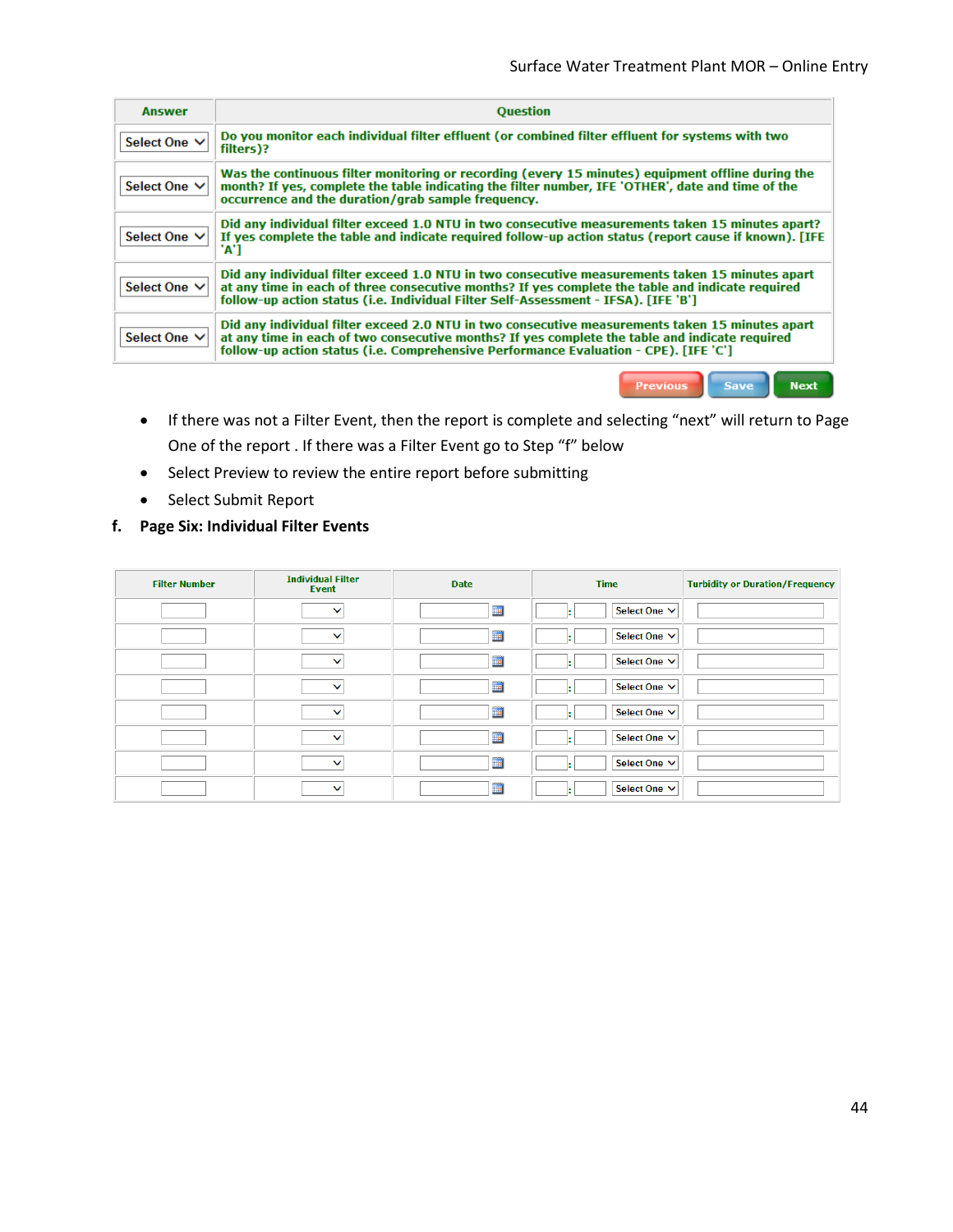| <b>Required Follow-Up Actions</b> |                                                                                                                                  |  |  |  |  |  |
|-----------------------------------|----------------------------------------------------------------------------------------------------------------------------------|--|--|--|--|--|
| <b>Answer</b>                     | <b>Question</b>                                                                                                                  |  |  |  |  |  |
| Select One V                      | Was an individual filter event reported for any of these filters on the EPA 5109-B form which was submitted last month?          |  |  |  |  |  |
|                                   | If filter event was reported last month, please list filter(s) and event(s)                                                      |  |  |  |  |  |
| Select One ∨                      | If an Individual Filter Self-Assessment is required, was the assessment completed within 14 days of the individual filter event? |  |  |  |  |  |
| ד                                 | <b>Completion date for individual filter assessment report</b>                                                                   |  |  |  |  |  |
|                                   | <b>Required Fields for CPE</b>                                                                                                   |  |  |  |  |  |
| <b>Answer</b>                     | <b>Question</b>                                                                                                                  |  |  |  |  |  |
|                                   | <b>Filter Number</b>                                                                                                             |  |  |  |  |  |
| m                                 | <b>CPE</b> event date                                                                                                            |  |  |  |  |  |
| 圍                                 | CPE arranged with Director (third party) date                                                                                    |  |  |  |  |  |
| 罰                                 | CPE report submission to district date                                                                                           |  |  |  |  |  |
| Select One ∨                      | CPE arranged within 60 days of individual filter event?                                                                          |  |  |  |  |  |
| Select One ∨                      | CPE report submitted within 120 days of individual filter event?                                                                 |  |  |  |  |  |
|                                   | <b>Add Record</b><br><b>Previous</b><br>Save<br><b>Next</b>                                                                      |  |  |  |  |  |

- Select **Next** and return to Page One of the report.
- Select **Preview** to review the entire report before submitting
- Select **Submit** Report
- 6. Check the Certify checkbox, enter PIN, Security Answer and select Submit.
- 7. The confirmation screen and email only indicates that you have successfully uploaded your report.



- 8. Select "**View Submissions**" and verify the report status:
	- **Received**: Report has been uploaded but not yet processed.
	- **Processed**: Report has been received and accepted into our system.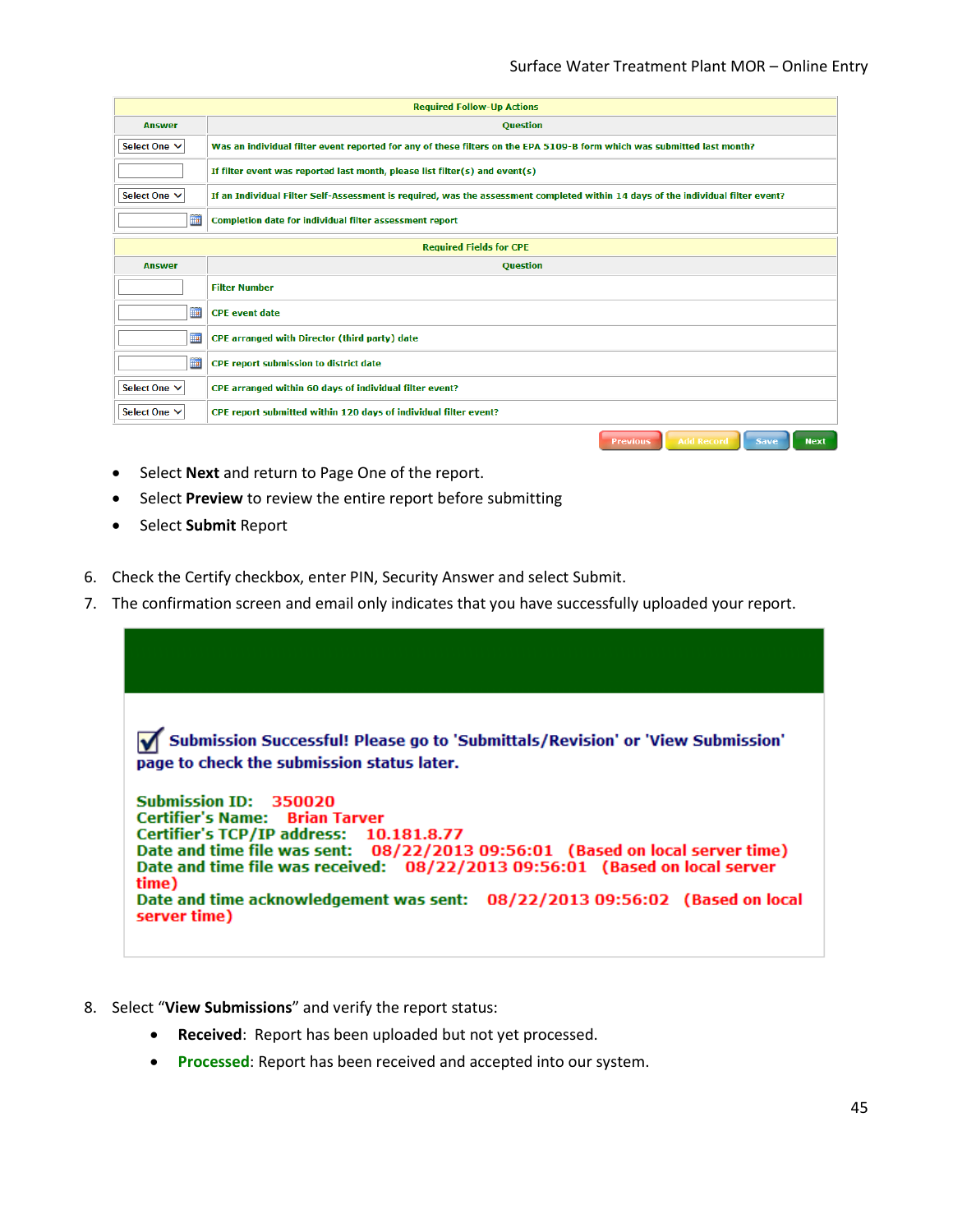• **Rejected**: Report must be retrieved, corrected and re-submitted.

Common mistakes or reasons that staff may not have your report:

- The wrong reporting period was entered
- The wrong STU ID was entered

View your report in the View Submissions menu to verify everything is correct

|               | Status: <b>Status:</b> Processed & Rejected & Received <b>&amp; Resubmitted</b> |          |                         |         |                            |                      |               |                     |                     |
|---------------|---------------------------------------------------------------------------------|----------|-------------------------|---------|----------------------------|----------------------|---------------|---------------------|---------------------|
| Edit          | <b>View</b>                                                                     | Download | <b>Chain of Custody</b> | Sub. ID | <b>Previous</b><br>Sub. ID | <b>Received Date</b> | <b>Status</b> | <b>Status Date</b>  | <b>Submit User</b>  |
| $\mathscr{A}$ | S                                                                               | 图 XML    | ❤                       | 338945  |                            | 07/09/2013 09:33:35  | I             | 07/09/2013 09:33:38 | <b>Brian Tarver</b> |
| $\mathscr{L}$ | ❤                                                                               | 图 XML    | S                       | 338940  |                            | 07/09/2013 09:29:41  | ö             | 07/09/2013 09:29:45 | <b>Brian Tarver</b> |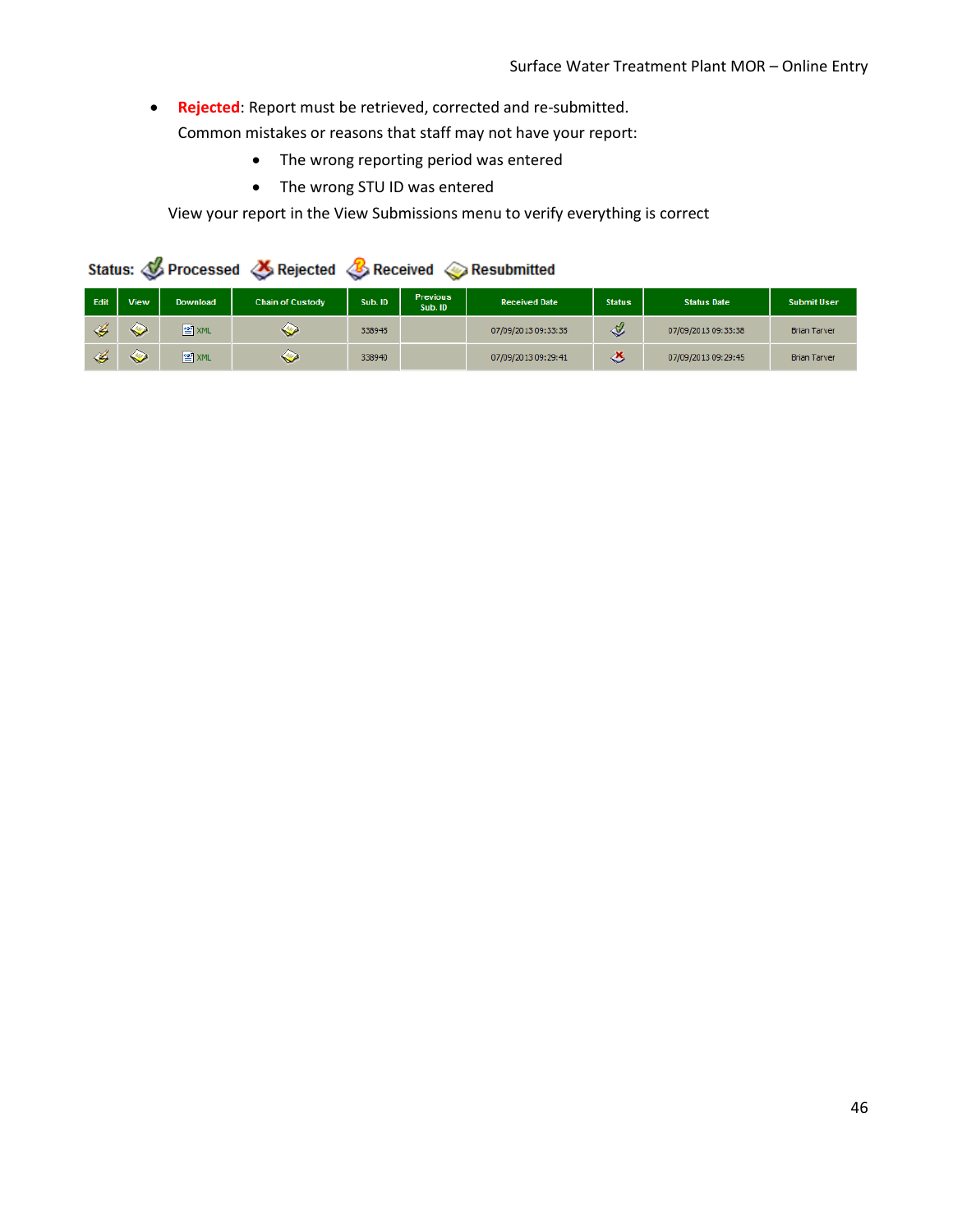# **Create a new Surface Water Treatment Plant MOR (Excel and xml upload)**

- **1.** Log into eDWR
- **2.** Select **eDrinking Water Reports**.
- **3.** Select **Create New Reports** from the Water System Menu.
- 4. Select a Download **Excel**. When downloading the Spreadsheet save it to a location on your PC where you can retrieve it. Once the file is downloaded, you can log out of the eBusiness Center.

| <b>Water System</b>           |
|-------------------------------|
| <b>Wi</b> View Lab Submission |
| Create New Reports            |
| Upload XML Reports            |
| Retrieve Saved Reports        |
| <b>View Submission</b>        |

#### Water System Reports for: IMS TESTING PWS  $\vee$

| Form Type                               | <b>Description</b>               | <b>View Form</b> | <b>Download</b> |                               | <b>Online Entry</b> |
|-----------------------------------------|----------------------------------|------------------|-----------------|-------------------------------|---------------------|
| <b>Water Plant / Distribution MOR</b>   | Water Plant / Distribution MOR   | View             | <b>O</b> XML    | <b>X</b> Excel                | Entry               |
| <b>Surface Water Treatment Rule MOR</b> | Surface Water Treatment Rule MOR | View             | <b>P</b> XML    | $\mathbf{\overline{X}}$ Excel | Entry               |

- **5. Open Excel** and the SWTR\_MOR.xls spreadsheet.
	- A security window may pop up regarding "Macros". A Macro is a program embedded into this spreadsheet that must run to complete the submission. Select **Enable** Macros when prompted.
- **6.** Enter Water System information.

Note: After entering the reporting period, the dates will fill in down the first column. If they do not, the Macros are not enabled.

- Enter the PWSID
- Enter STUID (Plant ID)
- Enter Reporting Lab Certification of the lab conducting analysis on this report.

|                             | PWS ID*: 0H2599912            |
|-----------------------------|-------------------------------|
|                             | STU ID <sup>*</sup> : 2562342 |
| Reporting Lab Cert. #: 8000 |                               |
| Rpt. Month / Year *: 6/2013 |                               |

- Enter Reporting Period Month and Year (m/yyyy). Reporting period is generally the previous month.
- **7.** Enter all of your required operational data for the Surface Water Treatment Plant MOR
	- **Distribution Disinfectant Reporting**

| <b>Distribution Disinfectant Reporting</b>           |  |  |  |
|------------------------------------------------------|--|--|--|
| Number of Samples Analyzed:                          |  |  |  |
| Number Below Required Residual:                      |  |  |  |
| % Meeting Disinfectant Requirement:                  |  |  |  |
| Prev. Month % Meeting Min. Disinfectant Requirement: |  |  |  |

• **Calculation and Clearwell Information**

| <b>Clearwell Information</b>          |  |  |  |
|---------------------------------------|--|--|--|
| Calculation Type:                     |  |  |  |
| Disinfectant Monitored Continuously?: |  |  |  |
| Filtration Type:                      |  |  |  |
| Required Log Inactivation:            |  |  |  |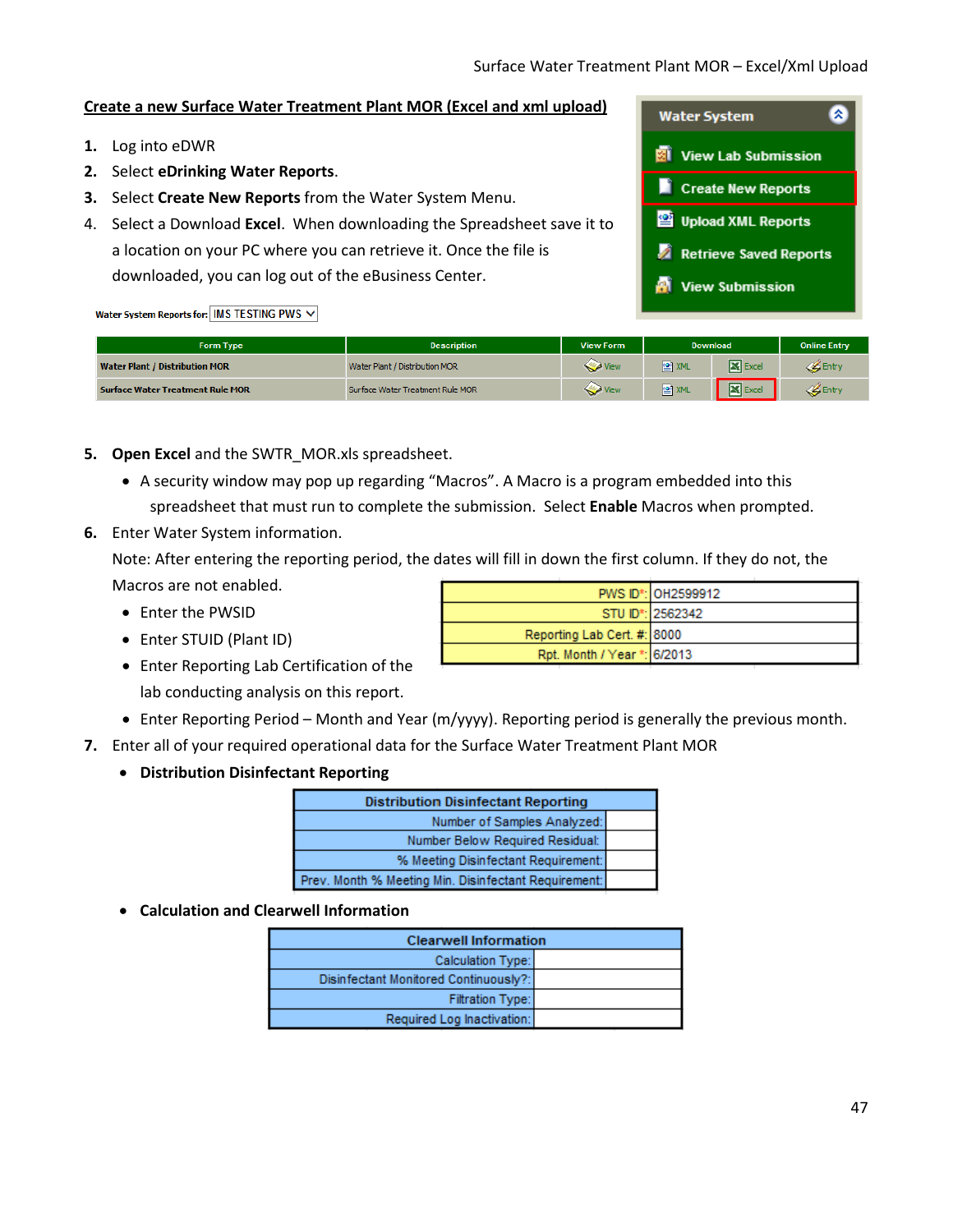# • **Disinfectant Information**

| Date *   | <b>Free</b> | <b>Lowest Residual</b><br><b>Disinfection at Entrance</b><br>to Distribution System<br><b>Combined</b> | Duration Residual<br>Disinfectant Fell<br><b>Below</b><br>Requirement (0.1)<br>hr) | Peak Hourly<br>Treatment<br>Flow (gpm) | Highest<br>pH | Lowest<br>Temp<br>(°C) | Lowest<br>Clearwell<br>Operating<br>Depth/Level (ft) |
|----------|-------------|--------------------------------------------------------------------------------------------------------|------------------------------------------------------------------------------------|----------------------------------------|---------------|------------------------|------------------------------------------------------|
| 9/1/2013 |             |                                                                                                        |                                                                                    |                                        |               |                        |                                                      |
| 9/2/2013 |             |                                                                                                        |                                                                                    |                                        |               |                        |                                                      |
| 9/3/2013 |             |                                                                                                        |                                                                                    |                                        |               |                        |                                                      |

| Lowest<br><b>Disinfectant</b><br>Conc.<br>(mg/L) | <b>Effective</b><br><b>Disinfectant</b><br><b>Contact Time</b><br>(min) | <b>Minimum</b><br>Actual CT<br>(min x mg/L) | Required<br>mg/L) | CT (min x Interpolation? Alkalinity<br>(Y/N) | Raw<br>(mg/L) | Raw<br>TOC.<br>(mg/L) | Finished<br>TOC.<br>(mg/L) | Comments |
|--------------------------------------------------|-------------------------------------------------------------------------|---------------------------------------------|-------------------|----------------------------------------------|---------------|-----------------------|----------------------------|----------|
|                                                  |                                                                         |                                             |                   |                                              |               |                       |                            |          |
|                                                  |                                                                         |                                             |                   | Ν                                            |               |                       |                            |          |
|                                                  |                                                                         |                                             |                   | Ν                                            |               |                       |                            |          |

# • **TOC Value Information**

|                 | <b>TOC Value Information</b> |
|-----------------|------------------------------|
| Calc. TOC Value | ATC (1.0)                    |
|                 |                              |

• **Turbidity, Grab Sample, and Continuous Monitoring**

| <b>Turbidity Reporting Information</b> |                |                |           |                    |                          |                                   |                       |  |
|----------------------------------------|----------------|----------------|-----------|--------------------|--------------------------|-----------------------------------|-----------------------|--|
| <b>Turbidity Location:</b>             |                |                |           |                    | Percent Within Standard: |                                   |                       |  |
|                                        |                |                |           | Grab Sample Report |                          | Continuous Monitoring Report      |                       |  |
| Total                                  | <b>Maximum</b> | <b>Minimum</b> | Average   | Total              | # of Results             | <b>Total Hours</b>                | <b>Total Hours</b>    |  |
| <b>Hours</b>                           | Turbidity      | Turbidity      | Turbidity |                    |                          | Number of Exceedance Results were | <b>Results Exceed</b> |  |
| Filtering                              | (NTU)          | (NTU)          | (NTU)     | <b>Results</b>     | Standard                 | Recorded                          | Standard              |  |
|                                        |                |                |           |                    |                          |                                   |                       |  |
|                                        |                |                |           |                    |                          |                                   |                       |  |
|                                        |                |                |           |                    |                          |                                   |                       |  |

# • **Results Exceeding Standard**

| <b>Results Exceeding Standard</b> |      |                  |                                |  |  |  |
|-----------------------------------|------|------------------|--------------------------------|--|--|--|
| Date                              | Time | <b>Turbidity</b> | Duration<br>$(0.1 \text{ hr})$ |  |  |  |
|                                   |      |                  |                                |  |  |  |
|                                   |      |                  |                                |  |  |  |
|                                   |      |                  |                                |  |  |  |

#### • **Clearwell Details**

| <b>Clearwell Detail</b> |                                                          |  |  |  |  |  |
|-------------------------|----------------------------------------------------------|--|--|--|--|--|
|                         | Clearwell ID Surface Area Approved Effective Vol. Factor |  |  |  |  |  |
|                         |                                                          |  |  |  |  |  |
|                         |                                                          |  |  |  |  |  |
|                         |                                                          |  |  |  |  |  |
|                         |                                                          |  |  |  |  |  |
|                         |                                                          |  |  |  |  |  |
|                         |                                                          |  |  |  |  |  |
|                         |                                                          |  |  |  |  |  |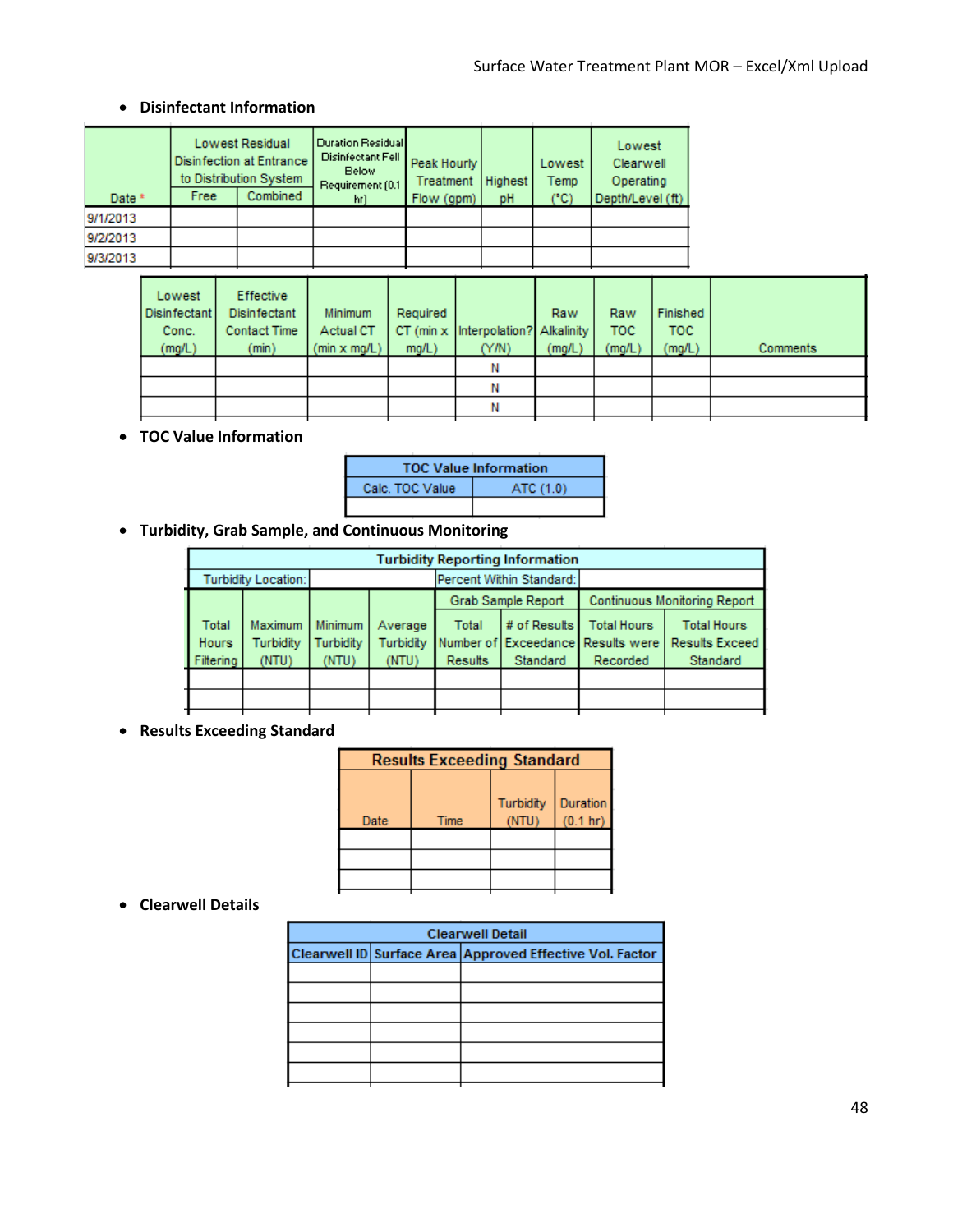|                           |                       | 9/29/2013<br>9/30/2013<br>$\blacktriangleright$ $\blacktriangleright$ $\vdash$ |                   | <b>SWTR MOR</b> Addendum |                                                        |                                                                                                                                                                                                                                                                                          |
|---------------------------|-----------------------|--------------------------------------------------------------------------------|-------------------|--------------------------|--------------------------------------------------------|------------------------------------------------------------------------------------------------------------------------------------------------------------------------------------------------------------------------------------------------------------------------------------------|
|                           |                       |                                                                                |                   |                          |                                                        | <b>Generate XML</b>                                                                                                                                                                                                                                                                      |
| <b>System Population:</b> | Less than 10000<br>No | filters)?                                                                      |                   |                          |                                                        | Do you monitor each individual filter effluent (or combined filter effluent for systems with two                                                                                                                                                                                         |
|                           | No                    |                                                                                |                   |                          | the occurrence and the duration/grab sample frequency. | Was the continuous filter monitoring or recording (every 15 minutes) equipment offline during<br>the month? If yes, complete the table indicating the filter number, IFE 'OTHER', date and time of                                                                                       |
|                           | No                    |                                                                                | known). [IFE 'A'] |                          |                                                        | Did any individual filter exceed 1.0 NTU in two consecutive measurements taken 15 minutes<br>apart? If yes complete the table and indicate required follow-up action status (report cause if                                                                                             |
|                           | No                    |                                                                                |                   |                          |                                                        | Did any individual filter exceed 1.0 NTU in two consecutive measurements taken 15 minutes<br>apart at any time in each of three consecutive months? If yes complete the table and indicate<br>required followup action status (i.e. Individual Filter Self-Assessment - IFSA). [IFE 'B'] |
|                           | No                    |                                                                                |                   |                          |                                                        | Did any individual filter exceed 2.0 NTU in two consecutive measurements taken 15 minutes<br>apart at any time in each of two consecutive months? If yes complete the table and indicate<br>required followup action status (i.e. Comprehensive Performance Evaluation - CPE). [IFE 'C'] |

|                                     |    | <b>Generate XML</b>                                                                                                                                                                                                                                                                                                                             |  |  |  |  |  |  |  |
|-------------------------------------|----|-------------------------------------------------------------------------------------------------------------------------------------------------------------------------------------------------------------------------------------------------------------------------------------------------------------------------------------------------|--|--|--|--|--|--|--|
| System Population: 10000 or Greater |    | $\overline{\phantom{a}}$                                                                                                                                                                                                                                                                                                                        |  |  |  |  |  |  |  |
|                                     | No | Was the continuous filter monitoring or recording (every 15 minutes) equipment offline during<br>the month? If yes, complete the table indicating the filter number, IFE 'OTHER', date and time of<br>the occurrence and the duration/grab sample frequency.                                                                                    |  |  |  |  |  |  |  |
|                                     | No | Did any individual filter exceed 1.0 NTU in two consecutive measurements taken 15 minutes<br>apart? If yes, complete the table and indicate required follow-up action status (i.e. filter<br>profile). [IFE 'A']                                                                                                                                |  |  |  |  |  |  |  |
|                                     | No | Did any individual filter exceed 0.5 NTU in two consecutive measurements taken 15 minutes<br>apart at the end of the first four hours of continuous operation after the filter has been<br>backwashed, or otherwise taken offline? If yes, complete the table and indicate required<br>follow-up action status (i.e. filter profile). [IFE 'B'] |  |  |  |  |  |  |  |
|                                     | No | Did any individual filter exceed 1.0 NTU in two consecutive measurements taken 15 minutes<br>apart at any time in each of three consecutive months? If yes, complete the table and indicate<br>required follow-up action status (i.e. Individual Filter Self-Assessment - IFSA).[IFE 'C']                                                       |  |  |  |  |  |  |  |
|                                     | No | Did any individual filter exceed 2.0 NTU in two consecutive measurements taken 15 minutes<br>apart at any time in each of two consecutive months? If yes, complete the table and indicate<br>required follow-up action status (i.e. Comprehensive Performance Evaluation - CPE). [IFE 'D']                                                      |  |  |  |  |  |  |  |

# • **Individual Filter Event Addendum**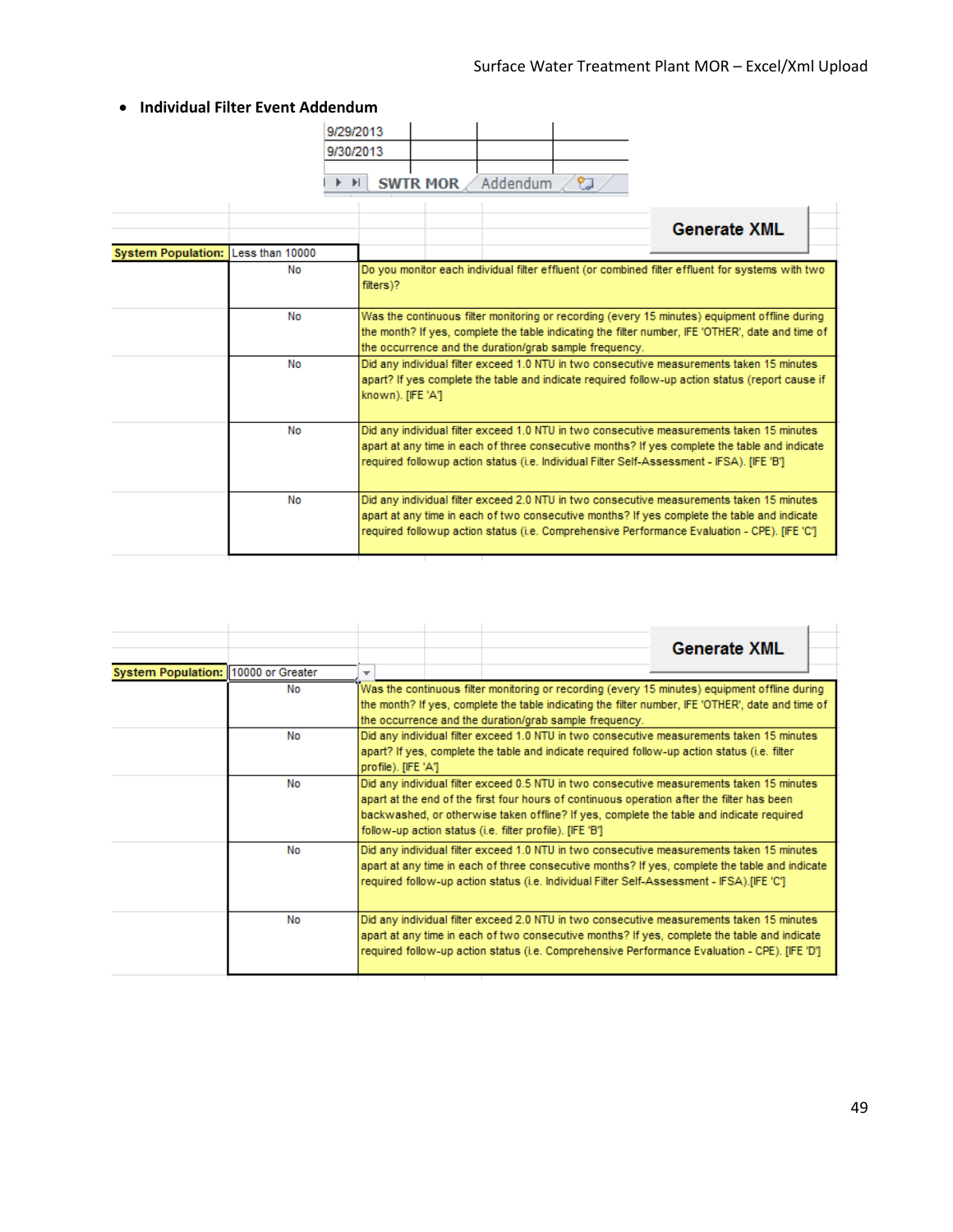| <b>Filter Number</b> | Individual Filter Event Date                                    |  | <b>Time</b> | <b>Turbidity or Duration/Frequency</b>                                                                                      |  |  |  |  |
|----------------------|-----------------------------------------------------------------|--|-------------|-----------------------------------------------------------------------------------------------------------------------------|--|--|--|--|
|                      |                                                                 |  |             |                                                                                                                             |  |  |  |  |
|                      |                                                                 |  |             |                                                                                                                             |  |  |  |  |
|                      |                                                                 |  |             |                                                                                                                             |  |  |  |  |
|                      |                                                                 |  |             |                                                                                                                             |  |  |  |  |
|                      |                                                                 |  |             |                                                                                                                             |  |  |  |  |
|                      |                                                                 |  |             |                                                                                                                             |  |  |  |  |
|                      |                                                                 |  |             |                                                                                                                             |  |  |  |  |
|                      |                                                                 |  |             |                                                                                                                             |  |  |  |  |
|                      |                                                                 |  |             |                                                                                                                             |  |  |  |  |
|                      |                                                                 |  |             |                                                                                                                             |  |  |  |  |
|                      |                                                                 |  |             |                                                                                                                             |  |  |  |  |
|                      |                                                                 |  |             |                                                                                                                             |  |  |  |  |
|                      |                                                                 |  |             |                                                                                                                             |  |  |  |  |
|                      |                                                                 |  |             |                                                                                                                             |  |  |  |  |
|                      |                                                                 |  |             |                                                                                                                             |  |  |  |  |
|                      |                                                                 |  |             |                                                                                                                             |  |  |  |  |
|                      |                                                                 |  |             |                                                                                                                             |  |  |  |  |
|                      |                                                                 |  |             |                                                                                                                             |  |  |  |  |
|                      |                                                                 |  |             | Was an individual filter event reported for any of these filters on the EPA 5109-A/B form which was submitted last month    |  |  |  |  |
|                      | If yes, which filter(s) and which event(s)?                     |  |             |                                                                                                                             |  |  |  |  |
|                      |                                                                 |  |             |                                                                                                                             |  |  |  |  |
|                      |                                                                 |  |             | <b>REQUIRED FOLLOW-UP ACTIONS</b>                                                                                           |  |  |  |  |
|                      |                                                                 |  |             | If an individual filter profile is required, was the filter profile completed within 7 days of the individual filter event? |  |  |  |  |
|                      |                                                                 |  |             | If an Individual Filter Self-Assessment is required, was the assessment completed within 5 days of the individual filter    |  |  |  |  |
|                      | Completion date for individual filter selfassessment report     |  |             |                                                                                                                             |  |  |  |  |
|                      |                                                                 |  |             |                                                                                                                             |  |  |  |  |
|                      |                                                                 |  |             | <b>REQUIRED FIELDS FOR CPE</b>                                                                                              |  |  |  |  |
|                      | <b>Filter Number</b>                                            |  |             |                                                                                                                             |  |  |  |  |
|                      | <b>CPE Event Date</b>                                           |  |             |                                                                                                                             |  |  |  |  |
|                      | CPE Arranged with Director (third party) Date                   |  |             |                                                                                                                             |  |  |  |  |
|                      | CPE Report Submission to District Date                          |  |             |                                                                                                                             |  |  |  |  |
|                      | CPE arranged within 30 days of individual filter event?         |  |             |                                                                                                                             |  |  |  |  |
|                      | CPE report submitted within 90 days of individual filter event? |  |             |                                                                                                                             |  |  |  |  |

- 8. **Save** the Excel spreadsheet. You may "Save As" and save with an identifiable name such as "July2013SurfaceWarter MOR" or "ColumbusPlant2\_July2013"
- 9. Select "Generate XML"

# **Generate XML**

- 10. A Save Output Window will open asking to save an XML file. Browse to a location on your PC where you can retrieve it and select save. Note: You may save this file with an identifiable name such as "July2013Surface WaterPlant MOR" or "ColumbusPlant2\_July2013" . This can make it easier to find the correct file when you are uploading to eDWR.
- 11. Save and Close (or minimize)your Excel Spreadsheet.
- **12.** Log into eDWR
- **13.** Select **eDrinking Water Reports**.
- **14.** Select **Upload XML Reports** from the Water System Menu.
- 15. Select "Browse" and browse for the XML file that you created in step 10.
- 16. Select Test File.

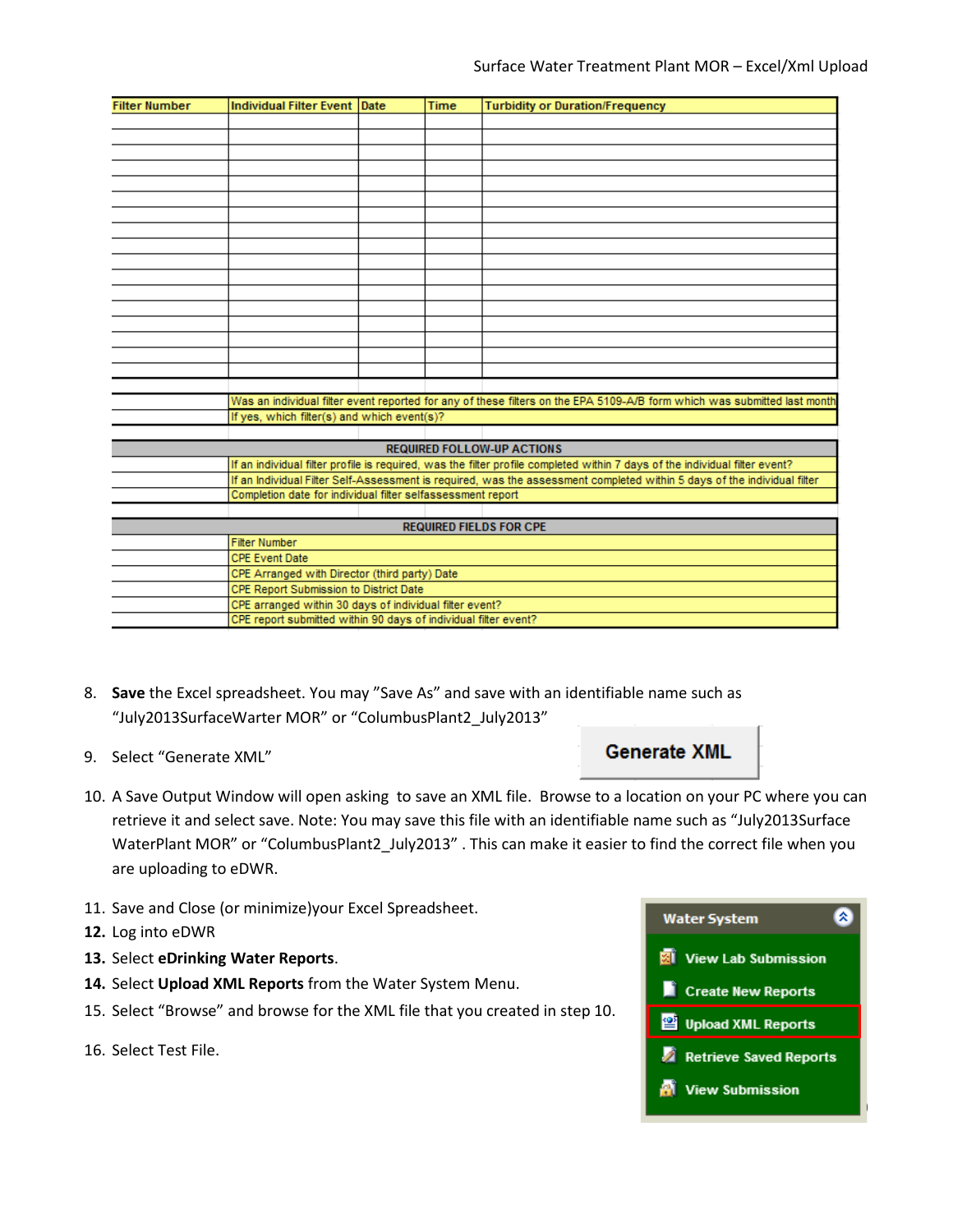a. If your file is formatted correctly:

# The structure of your XML file(s) is acceptable.

b. If not formatted correctly or there is a validation error a message such as this will be displayed:

# X SWTR\_MOR\_2013-09-26.xml: STU ID (2555555) does not exist for PWS (OH2599912).

- 17. If not, correct the Excel Spreadsheet and go to step 9
- 18. If file is Acceptable then browse for the file again
- 19. Check the Certify checkbox, enter PIN, Security Answer and select Submit.
- 20. The confirmation screen and email only indicates that you have successfully uploaded your report.
- 21. Select "**View Submissions**" and verify the report status

# **Re-Submitting or correcting an MOR (Excel and xml upload)**

Reports are occasionally rejected and or mistakes are found and must be corrected. This requires editing and then re-submitting. Re-submitting an MOR updates the entire report, so make certain the report is complete.

- 1. Open Excel and the saved spreadsheet for the reporting period.
- 2. Edit and make corrections
- 3. Select "Generate XML"
- 4. A Save Output Window will open asking to save an XML file. Browse to a location on your PC where you can retrieve it and select save.
- 5. Save and Close your Excel Spreadsheet.
- **6.** Log into eDWR
- **7.** Select **eDrinking Water Reports**.
- **8.** Select **Upload XML Reports** from the Water System Menu.
- 9. Select "Browse" and browse for the XML file that you created in step 4.
- 10. Check the Certify checkbox, enter PIN, Security Answer and select Submit.
- 11. The confirmation screen and email only indicates that you have successfully uploaded your report.
- 12. Select "**View Submission**" and verify the report status